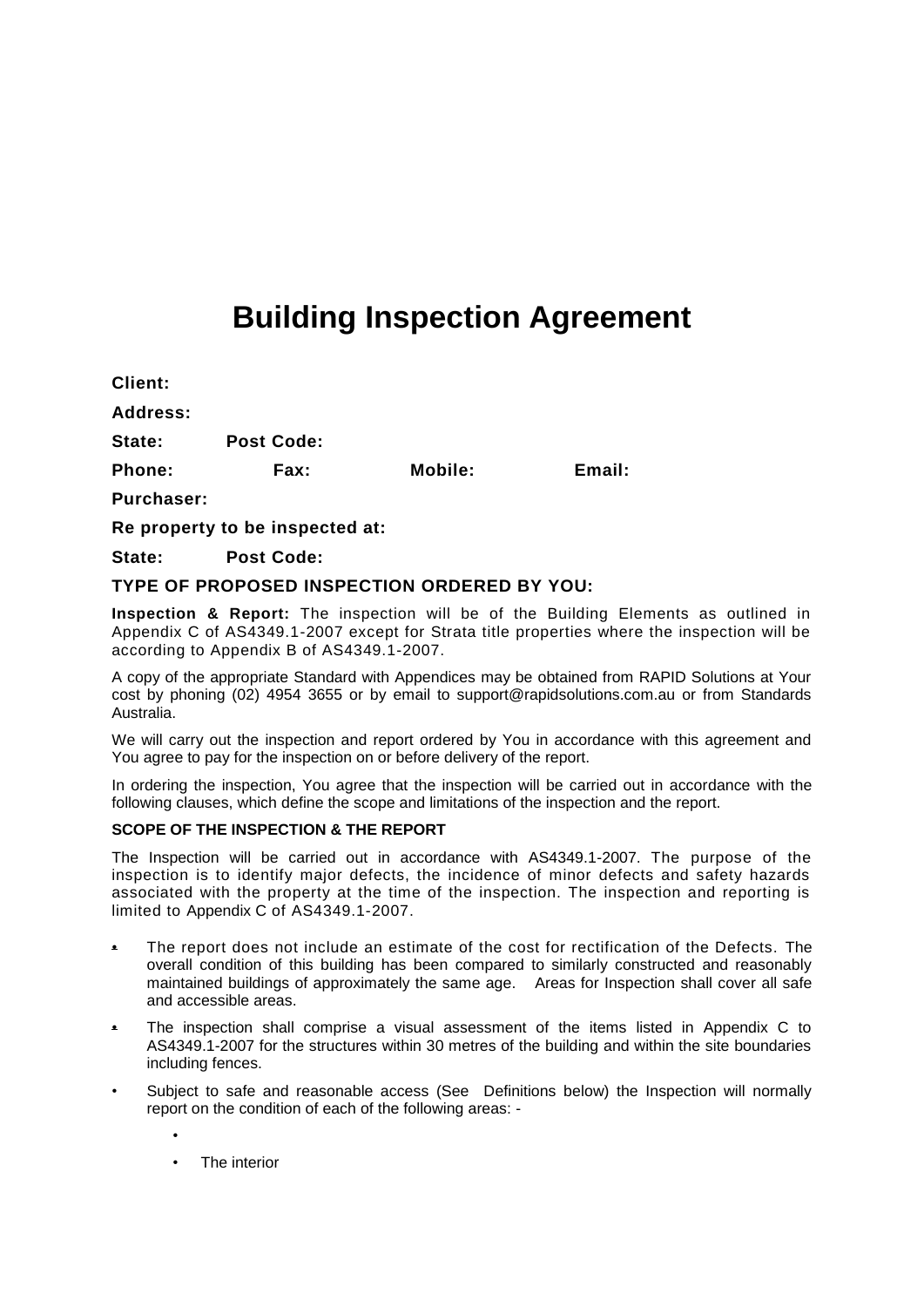- The roof void
- The exterior
- The subfloor
- The roof exterior
- •
- The inspector will report individually on Major Defects and Safety Hazards evident and visible **on the date and time of the inspection**. The report will also provide a general assessment of the property and collectively comment on Minor Defects which would form a normal part of property maintenance.
- Where a Major Defect has been identified, the inspector will give an opinion as to why it is a Major defect and specify its location.

### **LIMITATIONS**

- The Inspector will conduct a non–invasive visual inspection which will be limited to those accessible areas and sections of the property to which Safe and Reasonable Access (see Definitions below) is both available and permitted on the date and time of the inspection. Areas where reasonable entry is denied to the inspector, or where safe and reasonable access is not available, are excluded from and do not form part of, the inspection. Those areas may be the subject of an additional inspection upon request following the provision or reasonable entry and access.
- The Inspection WILL NOT involve any invasive inspection including cutting, breaking apart, dismantling, removing or moving objects including, but not limited to, roofing, wall and ceiling sheeting, ducting, foliage, mouldings, debris, roof insulation, sarking, sisalation, floor or wall coverings, sidings, fixtures, floors, pavers, furnishings, appliances or personal possessions.
- The Inspection and Report compares the inspected building with a building constructed to the generally accepted practice at the time and which has been maintained, so there has been no significant loss of strength and permanence.
- The Inspection excludes the inside of walls, between floors, inside skillion roofing, inside the eaves, behind stored goods in cupboards, and other areas that are concealed or obstructed. The inspector WILL NOT dig, gouge, force or perform any other invasive procedures.
- The Report is not a certificate of compliance that the property complies with the requirements of any Act, regulation, ordinance, local law or by-law, or as a warranty or an insurance policy against problems developing with the building in the future.
- The Inspection WILL NOT look for or report on Timber Pest Activity. You should have an inspection carried out in accordance with AS 4349.3-1998 Timber Pest Inspections, by a fully qualified, licensed and insured Timber Pest Inspector.
- If Timber Pest Damage is found then it will be reported. The inspector will only report on the damage which is visible.
- **ASBESTOS: No inspection for asbestos will be carried out at the property and no report on the presence or absence of asbestos will be provided.** If during the course of the Inspection asbestos or materials containing asbestos happened to be noticed then this may be noted in the general remarks section of the report. If asbestos is noted as present within the property then you agree to seek advice from a qualified asbestos removal expert as to the amount and importance of the asbestos present and the cost sealing or of removal.
- **MOULD (MILDEW) AND NON-WOOD DECAY FUNGI DISCLAIMER:** No inspection or report will be made for Mould (Mildew) and non-wood decay fungi.
- **MAGNESITE FLOORING DISCLAIMER***:* No inspection for Magnesite Flooring was carried out at the property and no report on the presence or absence of Magnesite Flooring is provided. You should ask the owner whether Magnesite Flooring is present and/or seek advice from a Structural Engineer.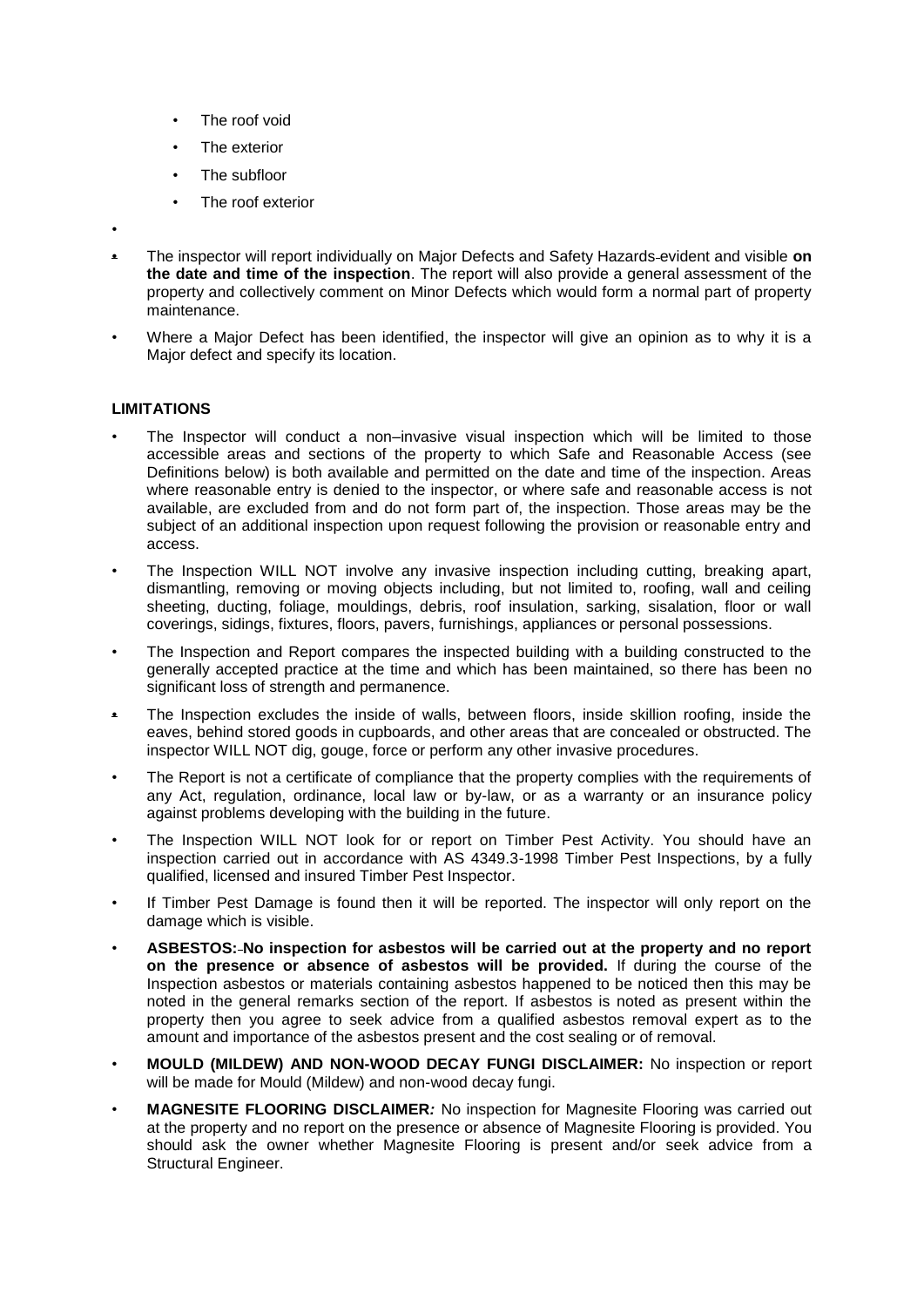- **ESTIMATING DISCLAIMER:** Any estimates provided in the Report are merely opinions of possible costs that could be encountered, based on the knowledge and experience of the inspector, and are not estimates in the sense of being a calculation of the likely costs to be incurred. The estimates are NOT a guarantee or quotation for work to be carried out. The inspector accepts no liability for any estimates provided throughout this report where they occur you agree to obtain and rely on independent quotations for the same work.
- If the property to be inspected is occupied then You must be aware that furnishings or household items may be concealing evidence of problems, which may only be revealed when the items are moved or removed. Where the Report says the property is occupied You agree to:
	- Obtain a statement from the owner as to
		- any Timber Pest activity or damage;
		- timber repairs or other repairs
		- alterations or other problems to the property known to them
		- any other work carried out to the property including Timber Pest treatments
		- obtain copies of any paperwork issued and the details of all work carried out
	- Indemnify the Inspector from any loss incurred by You relating to the items listed in clause a) above where no such statement is obtained.
- The Inspection Will not cover or report the items listed in Appendix D to AS4349.1-2007.
- Where the property is a strata or similar title, only the interior and immediate exterior of the specified dwelling will be inspected by the inspector. The inspection will be as outlined in AS 4349.1-2007 Appendix B. Therefore it is advised that the client obtain an inspection of common areas prior to any decision to purchase.
- The Inspection and Report WILL NOT report on any defects which may not be apparent due to prevailing weather conditions at the time of the inspection. Such defects may only become apparent in differing weather conditions.
- You agree that We cannot accept any liability for Our failure to report a defect that was concealed by the owner of the building being inspected and You agree to indemnify Us for any failure to find such concealed defects.
- Where Our report recommends another type of inspection including an invasive inspection and report then You should have such an inspection carried out prior to the exchange of contracts or end of cooling-off period. If You fail to follow Our recommendations then You agree and accept that You may suffer a financial loss and indemnify Us against all losses that You incur resulting from Your failure to act on Our advice.
- The Report is prepared and presented, unless stated otherwise, under the assumption that the existing use of the building will continue as a Residential Property.

### **GENERALLY**

• In the event of a dispute or a claim arising out of, or relating to the inspection or the report, or any alleged negligent act, error or omission on Our part or on the part of the inspector conducting the inspection, either party may give written notice of the dispute or claim to the other party. If the dispute is not resolved within twenty one (21) days from the service of the written Notice then either party may refer the dispute or claim to an independent mediator nominated by Us. The cost shall be met equally by both parties or as agreed as part of the mediation settlement. Should the dispute or claim not be resolved by mediation then one or other of the parties may refer the dispute or claim to the Institute of Arbitrators and Mediators of Australia who will appoint an Arbitrator who will resolve the dispute by arbitration. The Arbitrator will also determine what costs each of the parties are to pay.

In the event any litigation is bought as a result of the inspection and/or report, you indemnify us against any legal fees and expenses incurred where you have not first allowed Us the opportunity to visit the property to investigate the complaint and provide you with a written response within 28 days.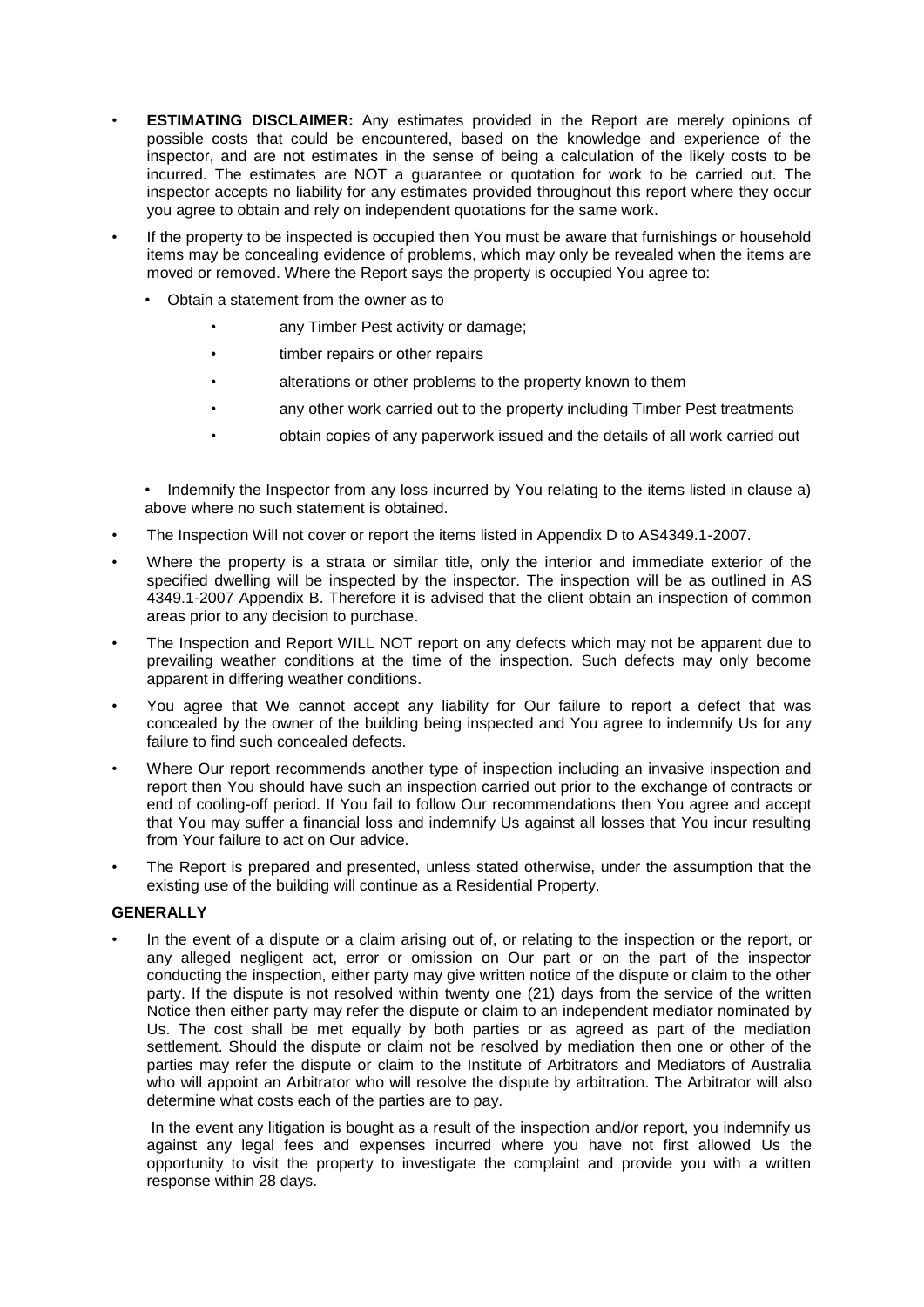## • **THIRD PARTY DISCLAIMER:**

We will not be liable for any loss, damage, cost or expense, whatsoever, suffered or incurred by any Person other than You in connection with the use of the Inspection Report provided pursuant to this agreement by that Person for any purpose or in any way, including the use of this report for any purpose connected with the sale, purchase, or use of the Property or the giving of security over the Property, to the extent permissible by law. The only Person to whom We may be liable and to whom losses arising in contract or tort sustained may be payable by Us is the Client named on the face page of this Agreement

**Note:** In the ACT under the Civil Law (Sale of Residential Property) Act 2003 and Civil Law (Sale of Residential Property) Regulations 2004 the report resulting from this inspection may be passed to the purchaser as part of the sale process providing it is carried out not more than three months prior to listing and is not more than six months old.

#### • **Prohibition on the Provision or Sale of the Report**

The Report may not be sold or provided to any other Person without Our express written permission, unless the Client is authorised to do so by Legislation. If We give our permission it may be subject to conditions such as payment of a further fee by the other Person and agreement from the other Person to comply with this clause.

However, We may sell the Report to any other Person although there is no obligation for Us to do so.

• **Release**

- You release Us from any and all claims, actions, proceedings, judgments, damages, losses, interest, costs and expenses of whatever nature that the Person may have at any time hereafter arising from the unauthorised provision or sale of the Report by You to a Person without Our express written permission.
- **Indemnity**
	- You indemnify Us in respect of any and all liability, including all claims, actions, proceedings, judgments, damages, losses, interest, costs and expenses of any nature, which may be incurred by, brought, made or recovered against Us arising directly or indirectly from the unauthorised provision or sale of the Report by You to a Person without Our express written permission.
- Hogan Property Inspections does not issue refunds. Cancellation must be made within 48 hours prior to the scheduled inspection time; a \$250 cancellation fee will be charged if an inspection is cancelled within 48 hours of the scheduled inspection time.

#### **DEFINITIONS:**

You should read and understand the following definitions of words used in this Agreement and the Report. This will help You understand what is involved in a property and building inspection, the difficulties faced by the inspector and the contents of the Report which We will provide You following the Inspection.

**Acceptance Criteria:** The Building shall be compared with a building which was constructed at approximately the same time, using practices which were generally accepted as normal for that time and that the property has received maintenance to ensure that the intended strength and serviceability of the building have not significantly deteriorated over time.

**Access hole (cover)** means a hole in the structure allowing safe entry to an area.

**Accessible area** is any area of the property and structures allowing the inspector safe and reasonable access within the scope of the inspection.

**Building Element** means a part of a building performing a particular function either singularly or in conjunction with other such parts.

**Client** means the person(s) or other legal entity for which the inspection is to be carried out. If ordered by the person(s)'s agent then it is agreed that the agent represents the person(s) and has the authority to act for and on their behalf. (See also "You/Your" below)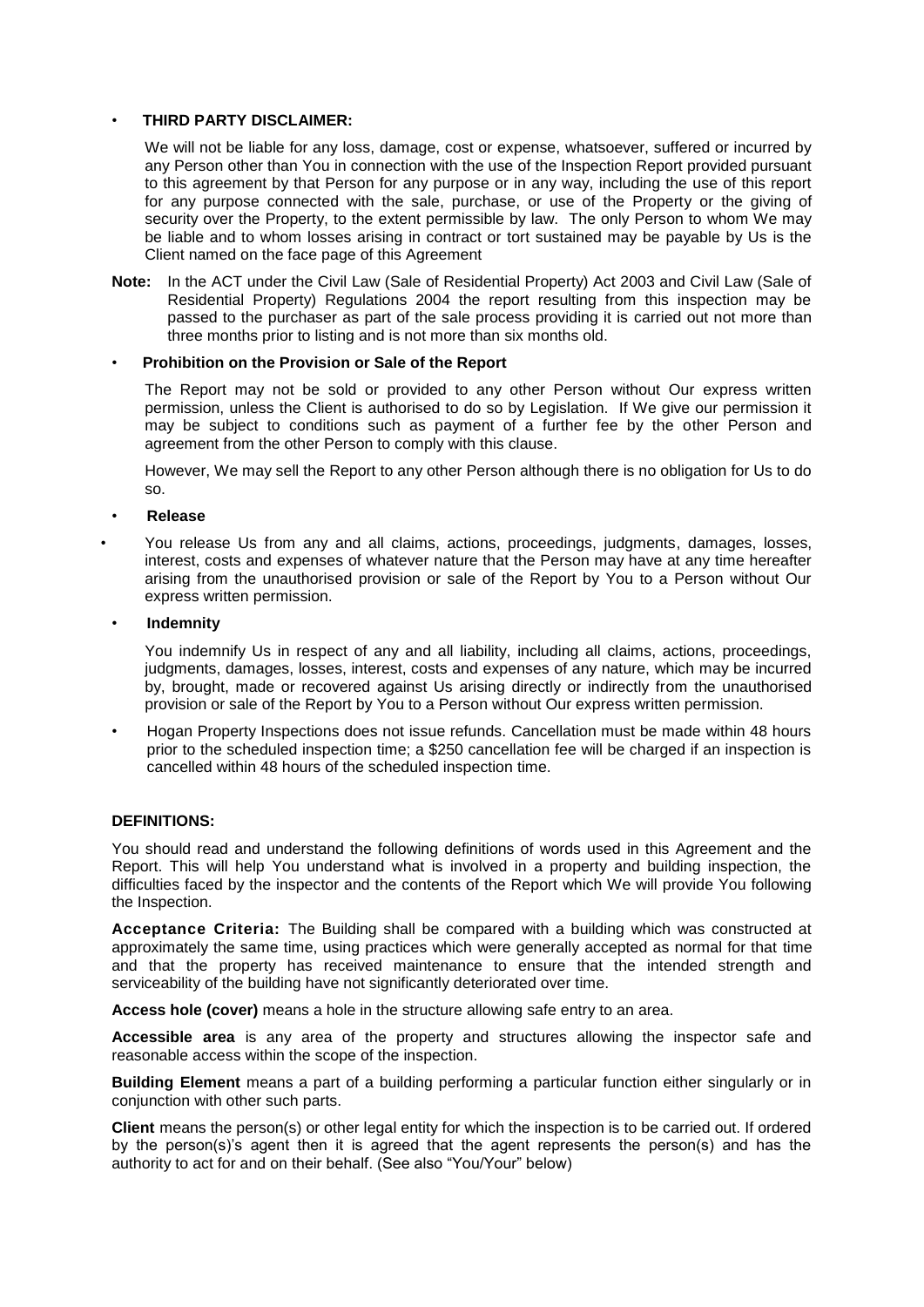**Defect** means a variation or fault in material or a component or assembled element that deviates from its intended appearance or function.

**Inspector** means the company, partnership or individual named below that You have requested to carry out a Building Inspection and Report. (See also "Our/Us/We" below.)

**Limitation** means any factor that prevents full achievement of the purpose of the inspection.

**Major defect** means a defect of such significance that without correction would not avoid Safety Concerns, loss of the intended practical performance of the building element or an additional decline in the existing condition of the property inspected.

**Minor defect** means a defect which is not a Major Defect.

**Person** means any individual, company, partnership or association who is not a Client*.*

**Property** means the structures and boundaries up to thirty (30m) metres from the exterior walls of the main building but within the boundaries of the land on which the main building is erected.

**Report** means the document and any attachments issued to You by Us following Our inspection of the property.

**Structural Inspection means** the inspection shall comprise visual assessment of accessible areas of the property to identify major defects to the building structure and to form an opinion regarding the general condition of the structure of the property. The Report will not include those items noted in Clause A3 of AS 4349.1-2007 e.g. Condition of roof coverings, partition walls, cabinetry, doors, trims, fencing, minor structures, ceiling linings, windows, non-structural & serviceability damp issues, rising damp, condensation etc.

**Safe and Reasonable Access** does not include the use of destructive or invasive inspection methods or moving furniture or stored goods.

The Standard *AS4349.1-2007* provides information concerning safe and reasonable access:

Only areas where reasonable and safe access was available were inspected. Access will not be available where there are safety concerns, or obstructions, or the space available is less than the following:

**ROOF VOID –** the dimensions of the access hole must be at least 500mm x 400mm, and, reachable by a 3.6M ladder, and, there is at least 600mm x 600mm of space to crawl;

**ROOF EXTERIOR –** must be accessible by a 3.6M ladder placed at ground level.

Reasonable access does not include the use of destructive or invasive inspection methods. Nor does reasonable access include cutting or making access traps, or moving heavy furniture or stored goods.

**SAFE ACCESS -** Is at the inspector's discretion and will take into account conditions existing on the property at the time of the inspection.

**Our/Us/We** means the company, partnership or individual named below that You have requested to carry out the property inspection and report.

**You/Your** means the party identified on the face page of this agreement as the Client, and where more than one party all such parties jointly and severally, together with any agent of that party.

You agree that in signing this agreement You have read and understand the contents of this agreement and that the inspection will be carried out in accordance with this document. You agree to pay for the inspection on delivery of the report.

If You fail to sign and return a copy of this agreement to Us and do not cancel the requested inspection then You agree that You have read and understand the contents of this agreement and that We will carry out the inspection on the basis of this agreement and that We can rely on this agreement.

**Note:** Additional inspection requirements requested by You may incur additional expense in regard to the cost of the inspection.

# **Are there Special Requirements / Conditions requested by the Client/Client's Representative regarding the Inspection and Report:**